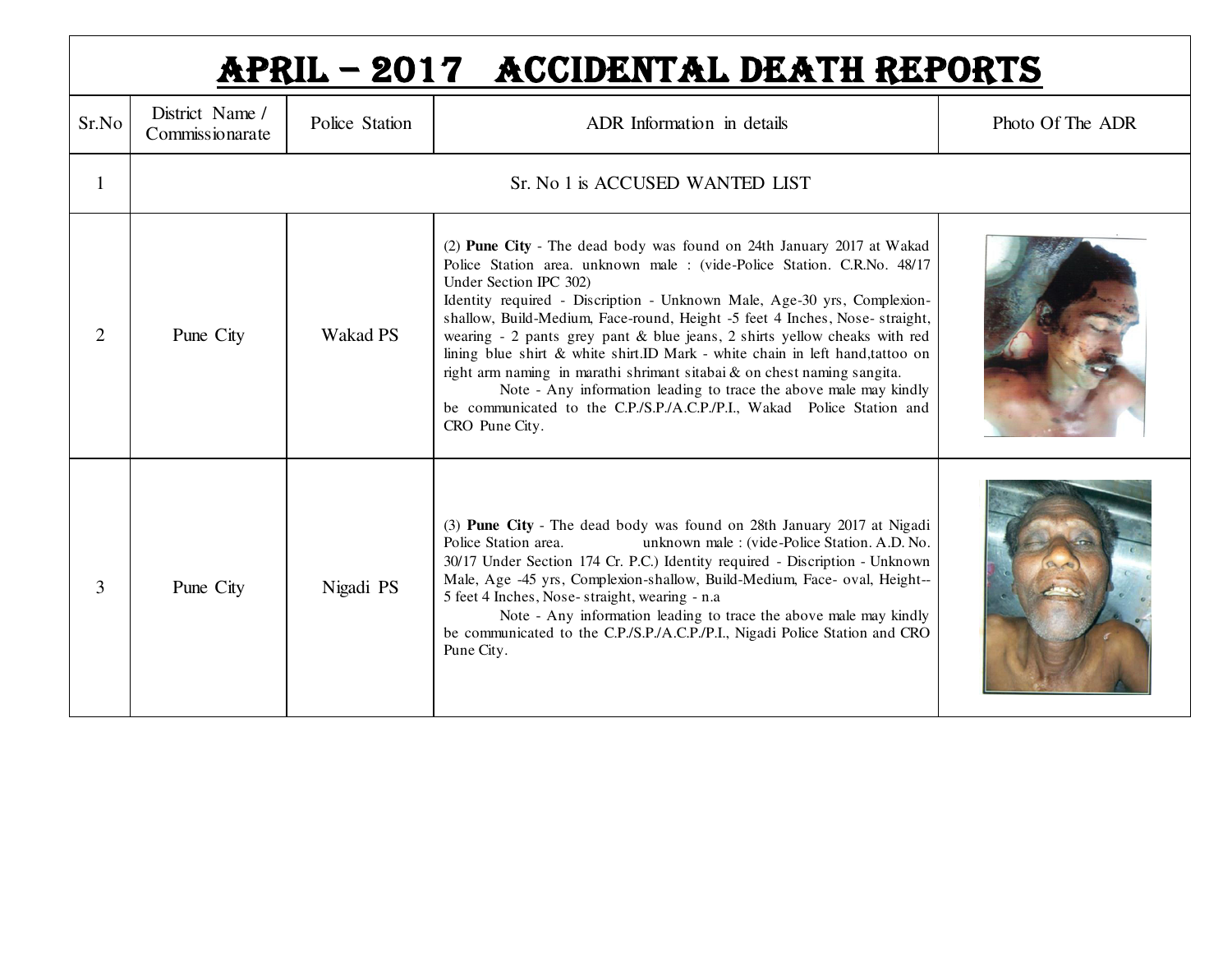|                | APRIL - 2017 ACCIDENTAL DEATH REPORTS |                |                                                                                                                                                                                                                                                                                                                                                                                                                                                                                                                                                                                        |                  |  |  |  |
|----------------|---------------------------------------|----------------|----------------------------------------------------------------------------------------------------------------------------------------------------------------------------------------------------------------------------------------------------------------------------------------------------------------------------------------------------------------------------------------------------------------------------------------------------------------------------------------------------------------------------------------------------------------------------------------|------------------|--|--|--|
| Sr.No          | District Name /<br>Commissionarate    | Police Station | ADR Information in details                                                                                                                                                                                                                                                                                                                                                                                                                                                                                                                                                             | Photo Of The ADR |  |  |  |
| $\overline{4}$ | Pune City                             | Nigadi PS      | (4) Pune City - The dead body was found on 26th January 2017 at Nigadi<br>Police Station area.<br>unknown male : (vide-Police Station. A.D. No. 30/17 Under Section 174 Cr.<br>P.C.<br>Identity required - Discription - Unknown Male, Age -80 yrs, Complexion-<br>black, Build-Medium, Face- oval, Height--5 feet 3 Inches, Nose- straight,<br>wearing - n.a<br>Note - Any information leading to trace the above male may kindly<br>be communicated to the C.P./S.P./A.C.P./P.I., Nigadi Police Station and CRO<br>Pune City.                                                        |                  |  |  |  |
| 5              | Pune City                             | Nigadi PS      | (5) Pune City - The dead body was found on 09th February 2017 at Nigadi<br>Police Station area.<br>unknown male: (vide-Police Station. A.D. No. 41/17 Under Section 174 Cr.<br>P.C.)<br>Identity required - Discription - Unknown Male, Name - Krushan, Age -82<br>yrs, Complexion-fair, Build-weak, Face- round, Height--5 feet 5 Inches,<br>Nose-straight, wearing - n.a<br>Note - Any information leading to trace the above male may kindly<br>be communicated to the C.P./S.P./A.C.P./P.I., Nigadi Police Station and CRO<br>Pune City.                                           |                  |  |  |  |
| 6              | Pune City                             | Bundgarden PS  | (6) Pune City - The dead body was found on 02nd January 2017 at<br>Bundgarden Police Station area.<br>unknown male : (vide-Police Station. A.D. No. 01/17 Under Section 174 Cr.<br>P.C.)<br>Identity required - Discription - Unknown Male, Age -35 yrs, Complexion-<br>shallow, Build-medium, Face- oval, Height--5 feet 4 Inches, Nose- straight,<br>wearing - n.a Id mark - tattoo of butterfly on right hand<br>Note - Any information leading to trace the above male may kindly<br>be communicated to the C.P./S.P./A.C.P./P.I., Bundgarden Police Station and<br>CRO Pune City. |                  |  |  |  |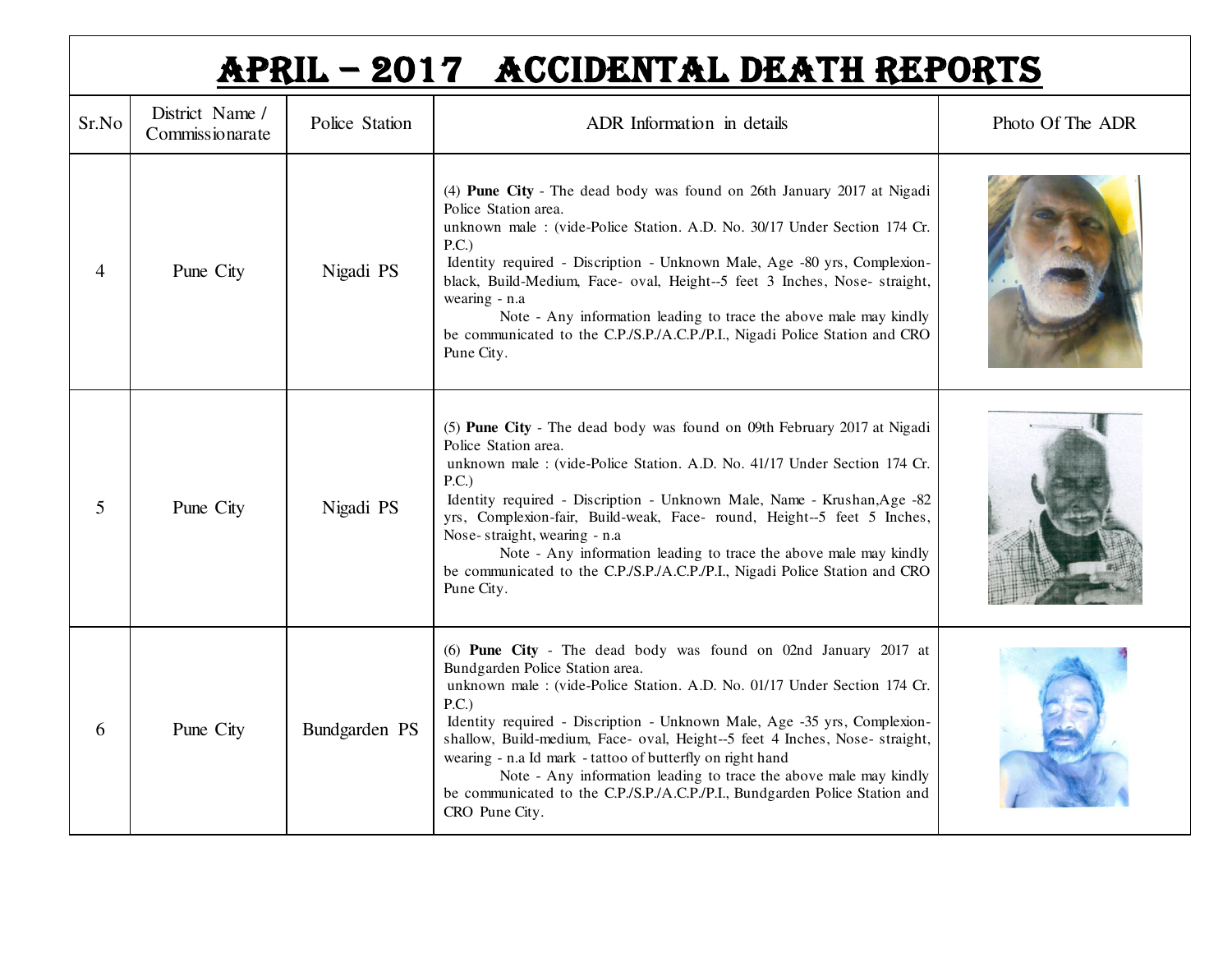|       | APRIL - 2017 ACCIDENTAL DEATH REPORTS |                |                                                                                                                                                                                                                                                                                                                                                                                                                                                                                                                                                 |                  |  |  |
|-------|---------------------------------------|----------------|-------------------------------------------------------------------------------------------------------------------------------------------------------------------------------------------------------------------------------------------------------------------------------------------------------------------------------------------------------------------------------------------------------------------------------------------------------------------------------------------------------------------------------------------------|------------------|--|--|
| Sr.No | District Name /<br>Commissionarate    | Police Station | ADR Information in details                                                                                                                                                                                                                                                                                                                                                                                                                                                                                                                      | Photo Of The ADR |  |  |
| 7     | Pune City                             | Bundgarden PS  | (7) Pune City - The dead body was found on 20th January 2017 at<br>Bundgarden Police Station area.<br>unknown male : (vide-Police Station. A.D. No. 10/17 Under Section 174 Cr.<br>P.C.)<br>Identity required - Discription - Unknown Male, Age - 45 yrs, Complexion-<br>shallow, Build- slim, Face- oval, Height-5 feet 5 Inches, Nose- straight,<br>wearing - n.a<br>Note - Any information leading to trace the above male may kindly<br>be communicated to the C.P./S.P./A.C.P./P.I., Bundgarden Police Station and<br>CRO Pune City.       |                  |  |  |
| 8     | Pune City                             | Bundgarden PS  | (8) Pune City - The dead body was found on 26th January 2017 at<br>Bundgarden Police Station area.<br>unknown female : (vide-Police Station. A.D. No. 16/17 Under Section 174<br>Cr. P.C.)<br>Identity required - Discription - Unknown female, Age - 60 yrs, Complexion-<br>shallow, Build- medium, Face- round, Height- 5 feet 3 Inches, Nose- snub,<br>wearing - n.a<br>Note - Any information leading to trace the above female may<br>kindly be communicated to the C.P./S.P./A.C.P./P.I., Bundgarden Police<br>Station and CRO Pune City. |                  |  |  |
| 9     | Pune City                             | Bundgarden PS  | (9) Pune City - The dead body was found on 23rd November 2013 at<br>Bundgarden Police Station area.<br>unknown male: (vide-Police Station, A.D. No. 230/13 Under Section 174<br>Cr. P.C.)<br>Identity required - Discription - Unknown male, Age - 55 yrs, Complexion-<br>shallow, Build- medium, Face- oval, Height- 5 feet 0 Inches, Nose- straight,<br>wearing - n.a<br>Note - Any information leading to trace the above male may kindly<br>be communicated to the C.P./S.P./A.C.P./P.I., Bundgarden Police Station and<br>CRO Pune City.   |                  |  |  |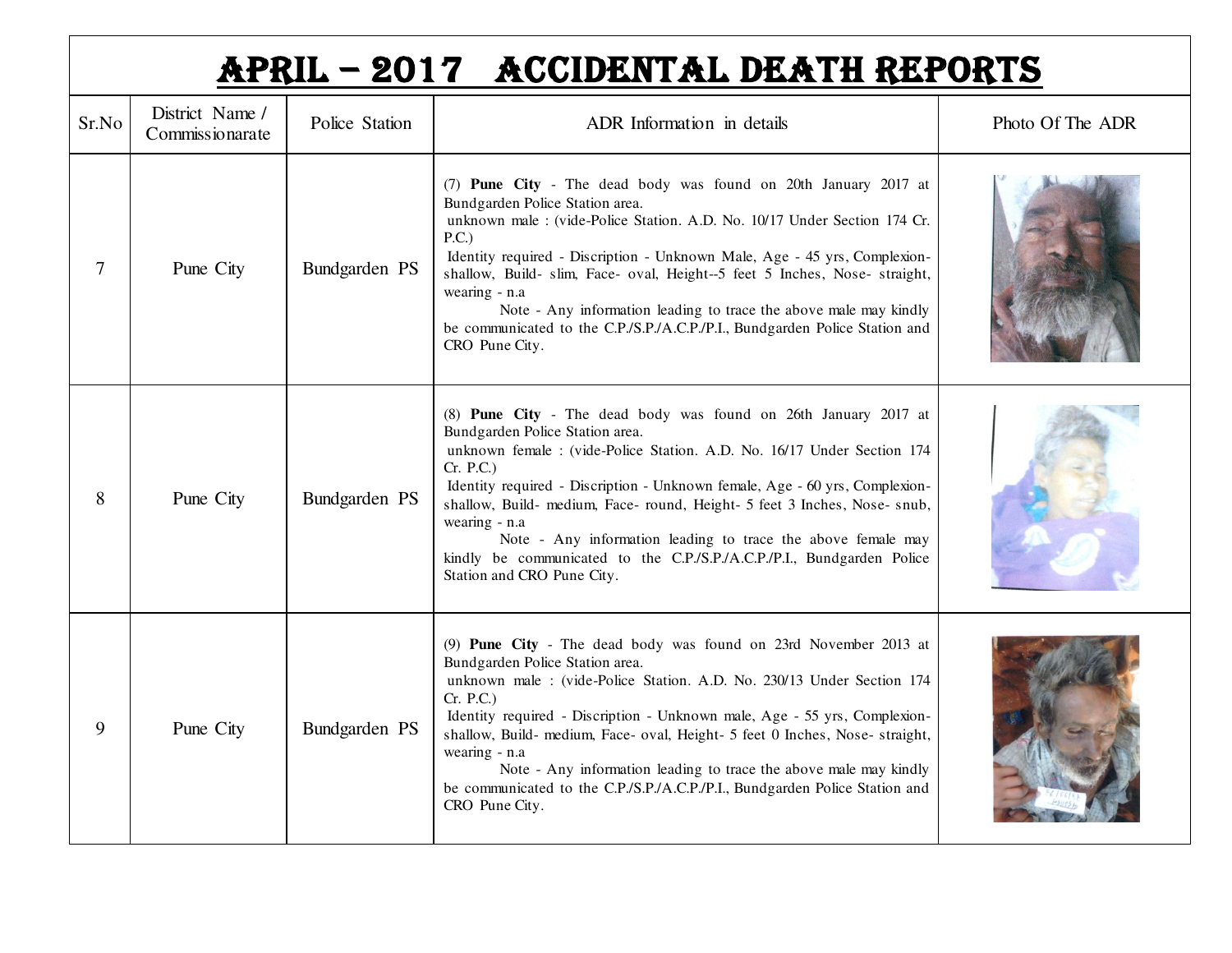|       | APRIL - 2017 ACCIDENTAL DEATH REPORTS |                |                                                                                                                                                                                                                                                                                                                                                                                                                                                                                                                                                                          |                  |  |  |  |
|-------|---------------------------------------|----------------|--------------------------------------------------------------------------------------------------------------------------------------------------------------------------------------------------------------------------------------------------------------------------------------------------------------------------------------------------------------------------------------------------------------------------------------------------------------------------------------------------------------------------------------------------------------------------|------------------|--|--|--|
| Sr.No | District Name /<br>Commissionarate    | Police Station | ADR Information in details                                                                                                                                                                                                                                                                                                                                                                                                                                                                                                                                               | Photo Of The ADR |  |  |  |
| 10    | Pune City                             | Bundgarden PS  | (10) Pune City - The dead body was found on 28th May 2013 at Bundgarden<br>Police Station area.<br>unknown male : (vide-Police Station. A.D. No. 98/13 Under Section 174 Cr.<br>P.C.)<br>Identity required - Discription - Unknown male, Age - 50 yrs, Complexion-<br>dark, Build- slim, Face- round, Height- 5 feet 5 Inches, Nose- straight,<br>wearing - n.a<br>Note - Any information leading to trace the above male may kindly<br>be communicated to the C.P./S.P./A.C.P./P.I., Bundgarden Police Station and<br>CRO Pune City.                                    |                  |  |  |  |
| 11    | Pune City                             | Bundgarden PS  | (11) Pune City - The dead body was found on 19th November 2013 at<br>Bundgarden Police Station area.<br>unknown male : (vide-Police Station. A.D. No. 228/13 Under Section 174<br>Cr. P.C.)<br>Identity required - Discription - Unknown male, Age - 50 yrs, Complexion-<br>shallow, Build- medium, Face- round, Height- 5 feet 7 Inches, Nose- straight,<br>wearing - n.a<br>Note - Any information leading to trace the above male may kindly<br>be communicated to the C.P./S.P./A.C.P./P.I., Bundgarden Police Station and<br>CRO Pune City.                         |                  |  |  |  |
| 12    | Pune City                             | Bundgarden PS  | (12) Pune City - The dead body was found on 07th August 2014 at<br>Bundgarden Police Station area.<br>unknown male: (vide-Police Station. A.D. No. 126/14 Under Section 174<br>Cr. P.C.)<br>Identity required - Discription - Unknown male, Age - 50 yrs, Complexion-<br>shallow, Build- slim, Face- oval, Height- 5 feet 5 Inches, Nose- straight,<br>wearing - n.a Id mark- tattoo on both hand.<br>Note - Any information leading to trace the above male may kindly<br>be communicated to the C.P./S.P./A.C.P./P.I., Bundgarden Police Station and<br>CRO Pune City. |                  |  |  |  |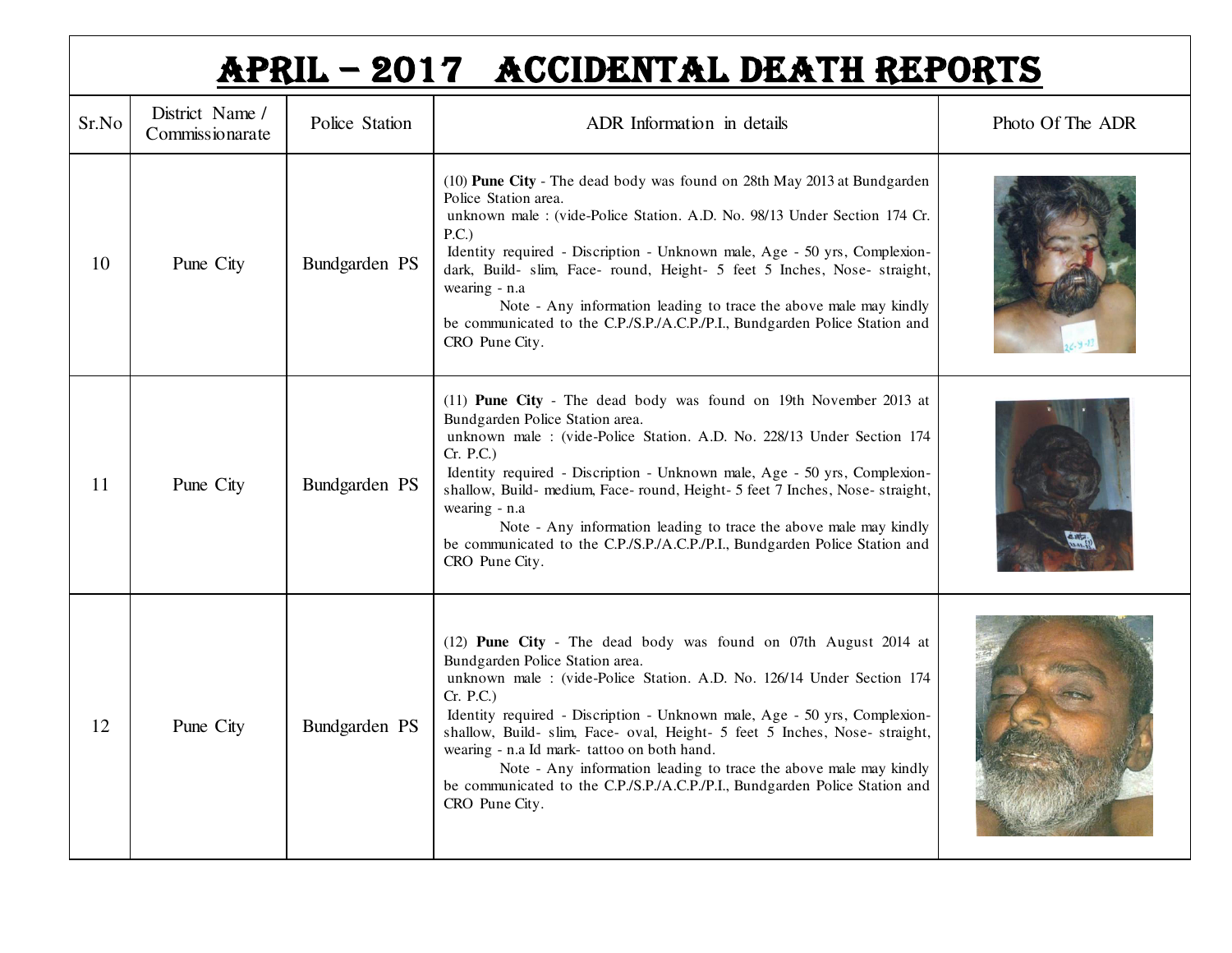|       | APRIL - 2017 ACCIDENTAL DEATH REPORTS |                       |                                                                                                                                                                                                                                                                                                                                                                                                                                                                                                                                             |                  |  |  |
|-------|---------------------------------------|-----------------------|---------------------------------------------------------------------------------------------------------------------------------------------------------------------------------------------------------------------------------------------------------------------------------------------------------------------------------------------------------------------------------------------------------------------------------------------------------------------------------------------------------------------------------------------|------------------|--|--|
| Sr.No | District Name /<br>Commissionarate    | <b>Police Station</b> | ADR Information in details                                                                                                                                                                                                                                                                                                                                                                                                                                                                                                                  | Photo Of The ADR |  |  |
| 13    | Pune City                             | Bundgarden PS         | (13) Pune City - The dead body was found on 29th May 2011 at Bundgarden<br>Police Station area.<br>unknown male : (vide-Police Station. A.D. No. 113/11 Under Section 174<br>Cr. P.C.)<br>Identity required - Discription - Unknown male, Age - 50 yrs, Complexion-<br>dark, Build- medium, Face- oval, Height- 5 feet 7 Inches, Nose- straight,<br>wearing - n.a<br>Note - Any information leading to trace the above male may kindly<br>be communicated to the C.P./S.P./A.C.P./P.I., Bundgarden Police Station and<br>CRO Pune City.     |                  |  |  |
| 14    | Pune City                             | Bundgarden PS         | (14) Pune City - The dead body was found on 11th December 2011 at<br>Bundgarden Police Station area.<br>unknown male : (vide-Police Station. A.D. No. 250/11 Under Section 174<br>Cr. P.C.)<br>Identity required - Discription - Unknown male, Age - 60 yrs, Complexion-<br>dark, Build- slim, Face- round, Height- 5 feet 5 Inches, Nose- straight,<br>wearing - n.a<br>Note - Any information leading to trace the above male may kindly<br>be communicated to the C.P./S.P./A.C.P./P.I., Bundgarden Police Station and<br>CRO Pune City. |                  |  |  |
| 15    | Pune City                             | Bundgarden PS         | (15) Pune City - The dead body was found on 15th May 2009 at Bundgarden<br>Police Station area.<br>unknown male : (vide-Police Station. A.D. No. 104/09 Under Section 174<br>Cr. P.C.)<br>Identity required - Discription - Unknown male, Age - 60 yrs, Complexion-<br>dark, Build- medium, Face- round, Height- 5 feet 5 Inches, Nose- snub,<br>wearing - n.a<br>Note - Any information leading to trace the above male may kindly<br>be communicated to the C.P./S.P./A.C.P./P.I., Bundgarden Police Station and<br>CRO Pune City.        |                  |  |  |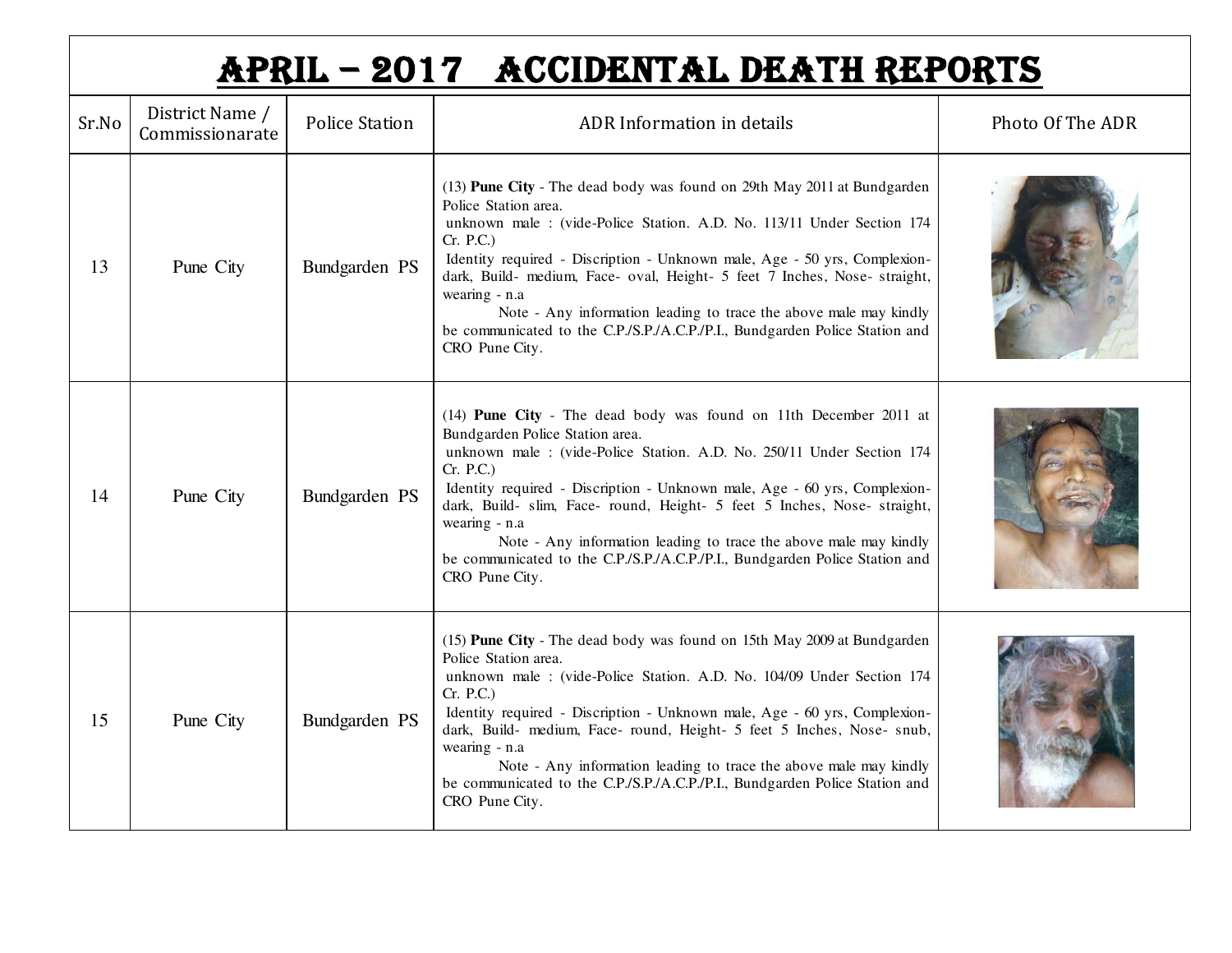|       | APRIL - 2017 ACCIDENTAL DEATH REPORTS |                       |                                                                                                                                                                                                                                                                                                                                                                                                                                                                                                                                                                                                            |                  |  |  |
|-------|---------------------------------------|-----------------------|------------------------------------------------------------------------------------------------------------------------------------------------------------------------------------------------------------------------------------------------------------------------------------------------------------------------------------------------------------------------------------------------------------------------------------------------------------------------------------------------------------------------------------------------------------------------------------------------------------|------------------|--|--|
| Sr.No | District Name /<br>Commissionarate    | <b>Police Station</b> | ADR Information in details                                                                                                                                                                                                                                                                                                                                                                                                                                                                                                                                                                                 | Photo Of The ADR |  |  |
| 16    | Pune City                             | Bundgarden PS         | (16) Pune City - The dead body was found on 22nd September 2010 at<br>Bundgarden Police Station area.<br>unknown male : (vide-Police Station. A.D. No. 219/10 Under Section 174<br>Cr. P.C.)<br>Identity required - Discription - Unknown male, Age - 45 yrs, Complexion-<br>dark, Build- slim, Face- oval, Height- 5 feet 5 Inches, Nose- straight, wearing<br>- n.a<br>Note - Any information leading to trace the above male may kindly<br>be communicated to the C.P./S.P./A.C.P./P.I., Bundgarden Police Station and<br>CRO Pune City.                                                                |                  |  |  |
| 17    | Pune City                             | Bundgarden PS         | (17) Pune City - The dead body was found on 16th February 2017 at<br>Bundgarden Police Station area.<br>unknown male : (vide-Police Station. A.D. No. 24/17 Under Section 174 Cr.<br>P.C.)<br>Identity required - Discription - Unknown male, Age - 50 yrs, Complexion-<br>shallow, Build- slim, Face- oval, Height- 5 feet 5 Inches, Nose- straight,<br>wearing - n.a ,Id mark - old injury mark on left hand elbow.<br>Note - Any information leading to trace the above male may kindly<br>be communicated to the C.P./S.P./A.C.P./P.I., Bundgarden Police Station and<br>CRO Pune City.                |                  |  |  |
| 18    | Pune City                             | Bundgarden PS         | (18) Pune City - The dead body was found on 22nd July 2013 at Bundgarden<br>Police Station area.<br>unknown male : (vide-Police Station. A.D. No. 140/13 Under Section 174<br>Cr. P.C.)<br>Identity required - Discription - Unknown male, Age - 40 yrs, Complexion-<br>shallow, Build- slim, Face- oval, Height- 5 feet 0 Inches, Nose- straight,<br>wearing - blue shirt & black pant ,Id mark - injury mark on right hand finger.<br>Note - Any information leading to trace the above male may kindly<br>be communicated to the C.P./S.P./A.C.P./P.I., Bundgarden Police Station and<br>CRO Pune City. |                  |  |  |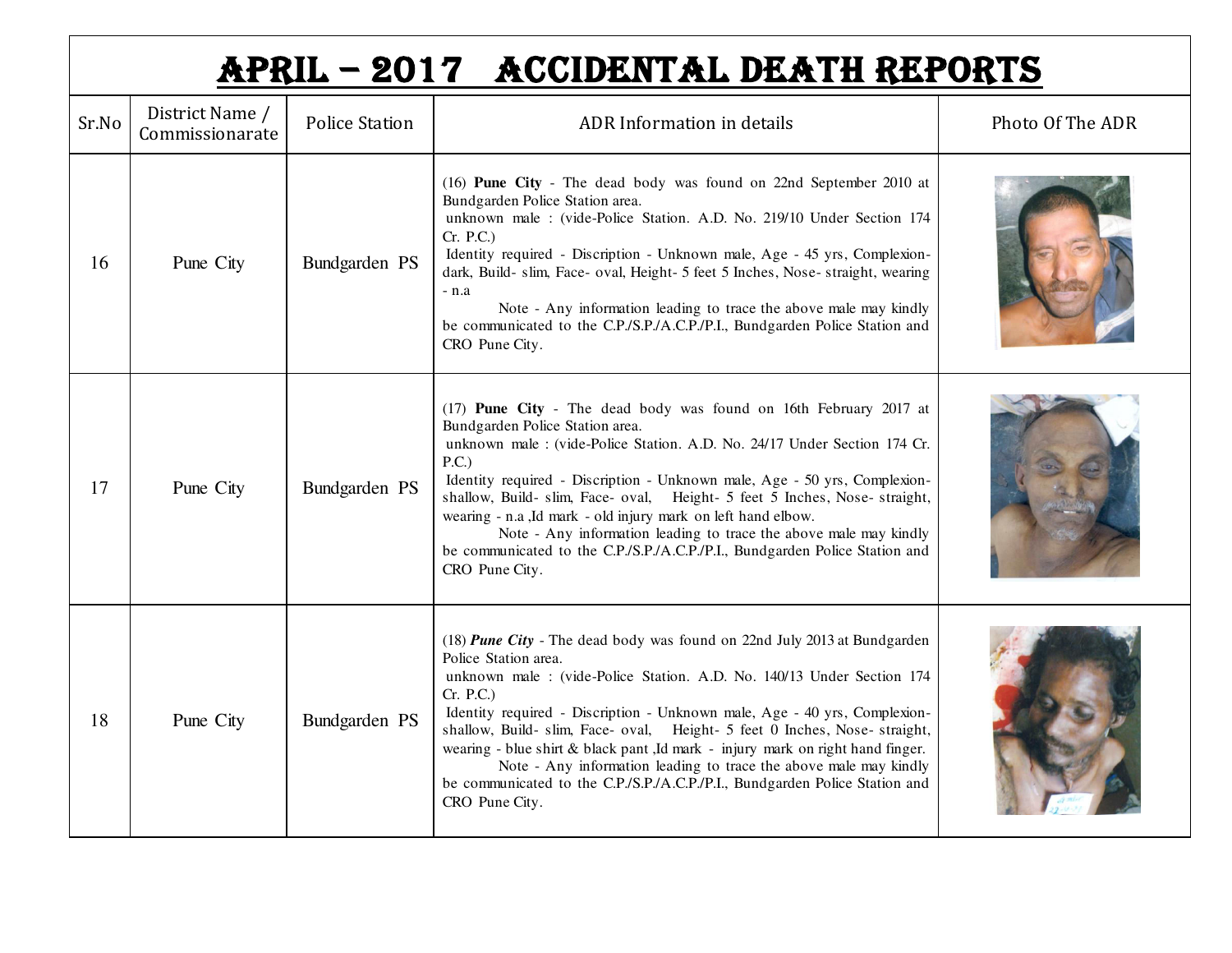|       | APRIL - 2017 ACCIDENTAL DEATH REPORTS |                       |                                                                                                                                                                                                                                                                                                                                                                                                                                                                                                                                                                                                                      |                  |  |  |
|-------|---------------------------------------|-----------------------|----------------------------------------------------------------------------------------------------------------------------------------------------------------------------------------------------------------------------------------------------------------------------------------------------------------------------------------------------------------------------------------------------------------------------------------------------------------------------------------------------------------------------------------------------------------------------------------------------------------------|------------------|--|--|
| Sr.No | District Name /<br>Commissionarate    | <b>Police Station</b> | ADR Information in details                                                                                                                                                                                                                                                                                                                                                                                                                                                                                                                                                                                           | Photo Of The ADR |  |  |
| 19    | Pune City                             | Bundgarden PS         | (19) Pune City - The dead body was found on 16th March 2015 at<br>Bundgarden Police Station area.<br>unknown male : (vide-Police Station. A.D. No. 62/15 Under Section 174 Cr.<br>P.C.<br>Identity required - Discription - Unknown male, Age - 62 yrs, Complexion-<br>shallow, Build- slim, Face- oval, Height- 5 feet 5 Inches, Nose- straight,<br>wearing - n.a<br>Note - Any information leading to trace the above male may kindly<br>be communicated to the C.P./S.P./A.C.P./P.I., Bundgarden Police Station and<br>CRO Pune City.                                                                             |                  |  |  |
| 20    | Pune City                             | Bundgarden PS         | (20) Pune City - The dead body was found on 20th November 2013 at<br>Bundgarden Police Station area.<br>unknown male: (vide-Police Station. A.D. No. 117/13 Under Section 174<br>Cr. P.C.)<br>Identity required - Discription - Unknown male, Age - 35 yrs, Complexion-<br>shallow, Build- medium, Face- oval, Height- 5 feet 6 Inches, Nose- straight,<br>wearing - n.a<br>Note - Any information leading to trace the above male may kindly<br>be communicated to the C.P./S.P./A.C.P./P.I., Bundgarden Police Station and<br>CRO Pune City.                                                                       |                  |  |  |
| 21    | Nashik City                           | Panchyati PS          | (21) Nasik City - The dead body was found on 02nd December 2016 at<br>Panchvati Police Station area.<br>unknown male: (vide-Police Station. A.D. No. 242/16 Under Section 174<br>Cr. P.C.)<br>Identity required - Discription - Unknown male, Age - 35 yrs, Complexion-<br>shallow, Build- thin, Face- long, Height- 5 feet 5 Inches, Nose- straight,<br>wearing - yellow shirt & black pant.Id mark- pankaj & maruti tattoo on right<br>hand.<br>Note - Any information leading to trace the above male may kindly<br>be communicated to the C.P./S.P./A.C.P./P.I., Panchvati Police Station and<br>CRO Nasik City. |                  |  |  |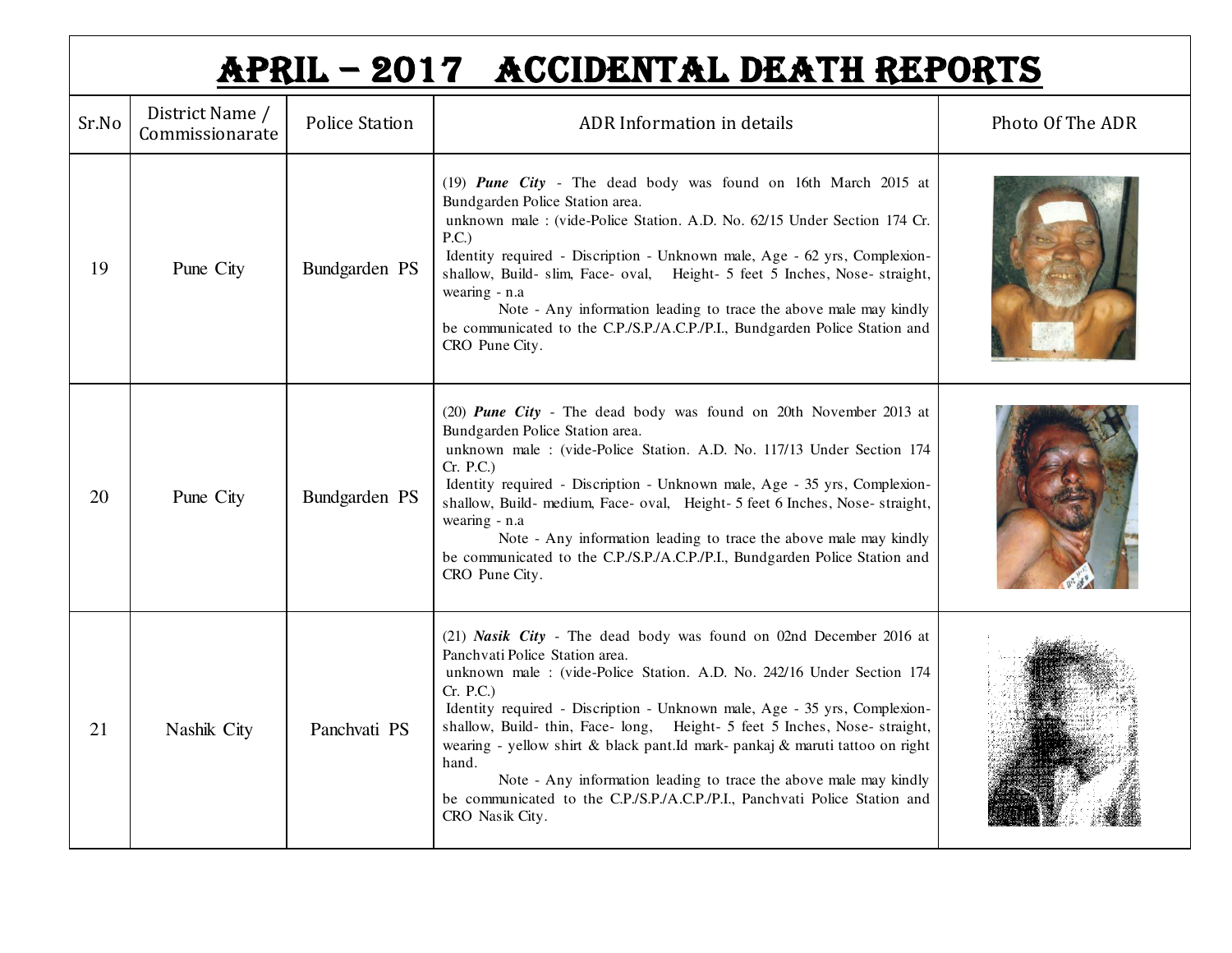|       | APRIL - 2017 ACCIDENTAL DEATH REPORTS |                       |                                                                                                                                                                                                                                                                                                                                                                                                                                                                                                                                                                     |                  |  |  |
|-------|---------------------------------------|-----------------------|---------------------------------------------------------------------------------------------------------------------------------------------------------------------------------------------------------------------------------------------------------------------------------------------------------------------------------------------------------------------------------------------------------------------------------------------------------------------------------------------------------------------------------------------------------------------|------------------|--|--|
| Sr.No | District Name /<br>Commissionarate    | <b>Police Station</b> | ADR Information in details                                                                                                                                                                                                                                                                                                                                                                                                                                                                                                                                          | Photo Of The ADR |  |  |
| 22    | Nashik City                           | Panchyati PS          | (22) Nasik City - The dead body was found on 06th November 2016 at<br>Panchvati Police Station area.<br>unknown male: (vide-Police Station. A.D. No. 213/16 Under Section 174<br>Cr. P.C.)<br>Identity required - Discription - Unknown male, Age - 45 yrs, Complexion-<br>shallow, Build-thin, Face-long, Height- 5 feet 7 Inches, Nose-straight,<br>wearing - grey night pant.<br>Note - Any information leading to trace the above male may kindly<br>be communicated to the C.P./S.P./A.C.P./P.I., Panchvati Police Station and<br>CRO Nasik City.              |                  |  |  |
| 23    | Nashik City                           | Panchyati PS          | (23) Nasik City - The dead body was found on 01st february 2017 at<br>Panchvati Police Station area.<br>unknown male : (vide-Police Station. A.D. No. 21/17 Under Section 174 Cr.<br>P.C.)<br>Identity required - Discription - Unknown male, Name-Yashwant Hari More,<br>Age - 40 yrs, Complexion- shallow, Build-thin, Face-long, Height- 5 feet 4<br>Inches, Nose-straight, wearing - n.a.<br>Note - Any information leading to trace the above male may kindly<br>be communicated to the C.P./S.P./A.C.P./P.I., Panchvati Police Station and<br>CRO Nasik City. | (NOPHOTO)        |  |  |
| 24    | Nashik City                           | Panchyati PS          | (24) Nasik City - The dead body was found on 19th May 2016 at Panchvati<br>Police Station area.<br>unknown male : (vide-Police Station. A.D. No. 94/16 Under Section 174 Cr.<br>P.C.<br>Identity required - Discription - Unknown male, Age - 40 yrs, Complexion-<br>shallow, Build-thin, Face-long,<br>Height- 5 feet 5 Inches, Nose- straight,<br>wearing - black pant.<br>Note - Any information leading to trace the above male may kindly<br>be communicated to the C.P./S.P./A.C.P./P.I., Panchvati Police Station and<br>CRO Nasik City.                     |                  |  |  |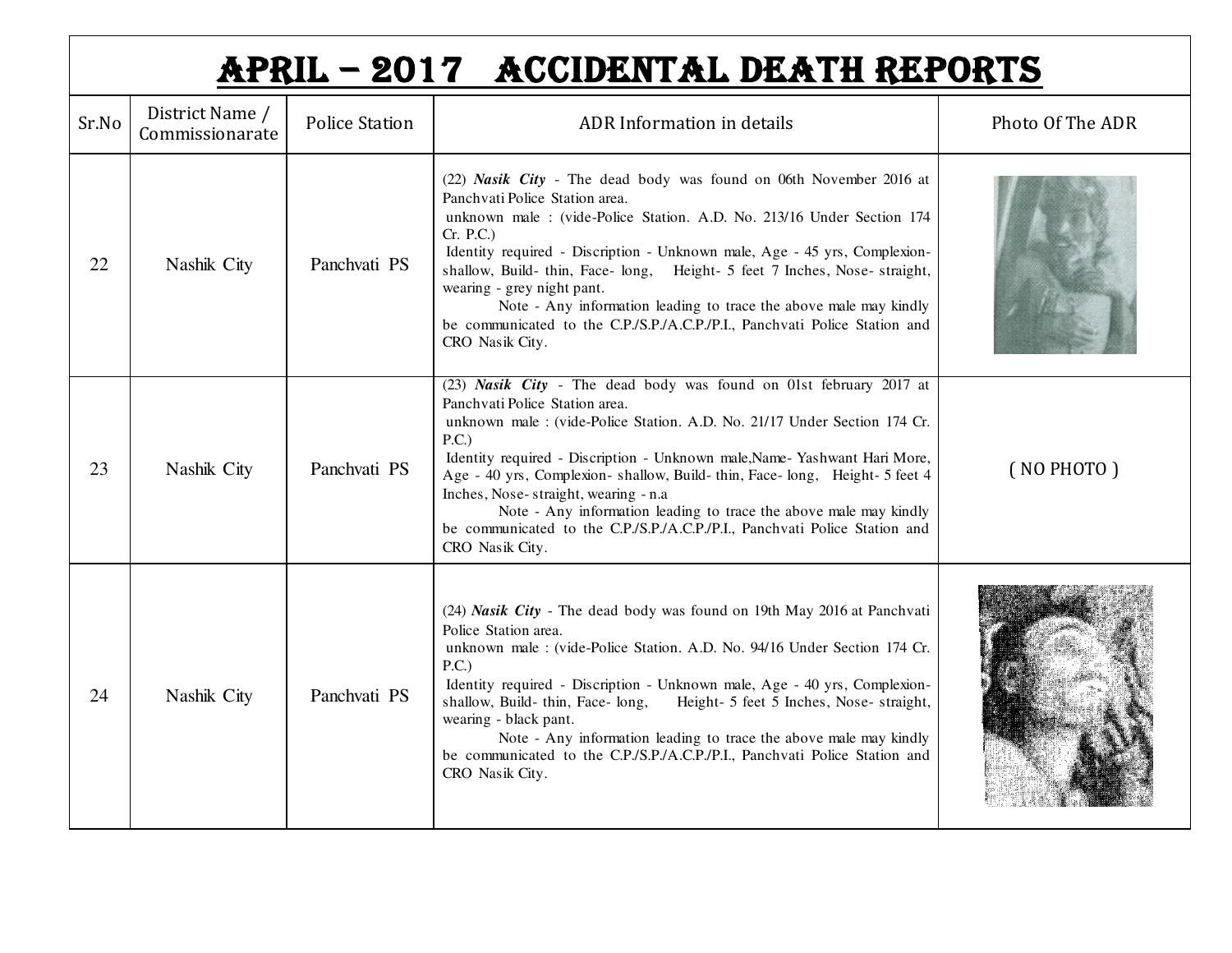|       | APRIL - 2017 ACCIDENTAL DEATH REPORTS |                       |                                                                                                                                                                                                                                                                                                                                                                                                                                                                                                                                                                                                        |                  |  |  |
|-------|---------------------------------------|-----------------------|--------------------------------------------------------------------------------------------------------------------------------------------------------------------------------------------------------------------------------------------------------------------------------------------------------------------------------------------------------------------------------------------------------------------------------------------------------------------------------------------------------------------------------------------------------------------------------------------------------|------------------|--|--|
| Sr.No | District Name /<br>Commissionarate    | <b>Police Station</b> | ADR Information in details                                                                                                                                                                                                                                                                                                                                                                                                                                                                                                                                                                             | Photo Of The ADR |  |  |
| 25    | Solapur City                          | Faujdar Chawdi        | (25) Solapur City - The dead body was found on 10th March 2017 at Faujdar<br>Chawdi Police Station area.<br>unknown male : (vide-Police Station. A.D. No. 21/17 Under Section 174 Cr.<br>P.C.)<br>Identity required - Discription - Unknown male, Age - 35 yrs, Complexion-<br>wheatish, Build- strong, Face-round,<br>Height- 5 feet 3 Inches, Nose-<br>straight, wearing - orange shirt with blue lining, blueish pant.<br>Note - Any information leading to trace the above male may kindly<br>be communicated to the C.P./S.P./A.C.P./P.I., Faujdar Chawdi Police Station<br>and CRO Solapur City. |                  |  |  |
| 26    | Nagpur City                           | Ganeshpeth PS         | (26) Nagpur City - The dead body was found on 26th January 2017 at<br>Ganeshpeth Police Station area.<br>unknown male : (vide-Police Station. A.D. No. 03/17 Under Section 174 Cr.<br>P.C.)<br>Identity required - Discription - Unknown male, Age - 35 yrs, Complexion-<br>Height- 5 feet 4 Inches, Nose-straight,<br>shallow, Build-strong, Face-round,<br>wearing - blue full shirt, black pant.<br>Note - Any information leading to trace the above male may kindly<br>be communicated to the C.P./S.P./A.C.P./P.I., Ganeshpeth Police Station and<br>CRO Nagpur City.                            |                  |  |  |
| 27    | Nagpur City                           | Kotwali PS            | (27) Nagpur City - The dead body was found on 01st March 2017 at Kotwali<br>Police Station area.<br>unknown male : (vide-Police Station. A.D. No. 07/17 Under Section 174 Cr.<br>P.C.)<br>Identity required - Discription - Unknown male, Age - 45 yrs, Complexion-<br>wheatish, Build- medium, Face-round, Height- 5 feet 6 Inches, Nose-<br>straight, wearing - green t- shirt, soil colour long pant.<br>Note - Any information leading to trace the above male may kindly<br>be communicated to the C.P./S.P./A.C.P./P.I.,Kotwali Police Station and<br>CRO Nagpur City.                           |                  |  |  |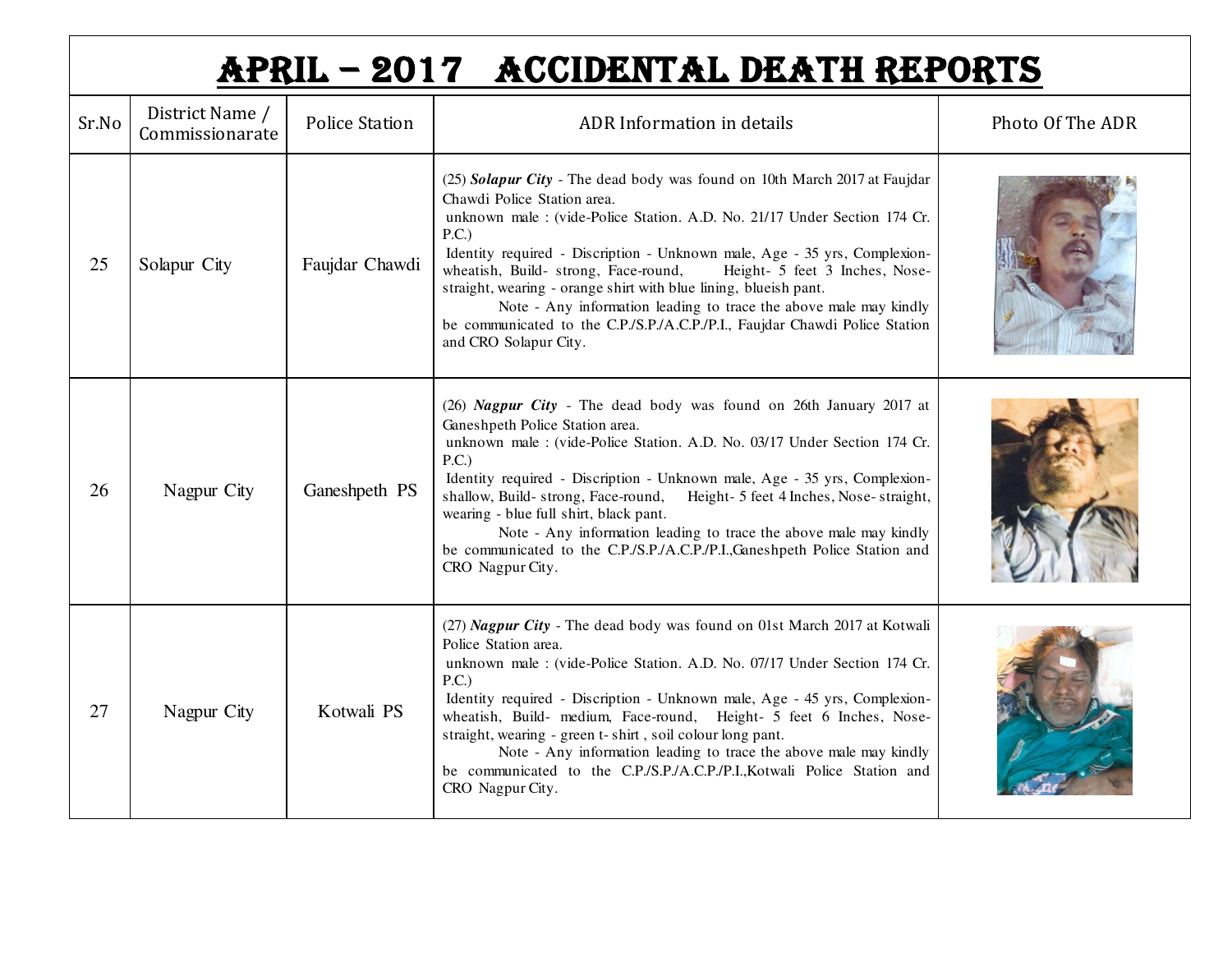|       | APRIL - 2017 ACCIDENTAL DEATH REPORTS |                       |                                                                                                                                                                                                                                                                                                                                                                                                                                                                                                                                                                                                  |                  |  |  |
|-------|---------------------------------------|-----------------------|--------------------------------------------------------------------------------------------------------------------------------------------------------------------------------------------------------------------------------------------------------------------------------------------------------------------------------------------------------------------------------------------------------------------------------------------------------------------------------------------------------------------------------------------------------------------------------------------------|------------------|--|--|
| Sr.No | District Name /<br>Commissionarate    | <b>Police Station</b> | ADR Information in details                                                                                                                                                                                                                                                                                                                                                                                                                                                                                                                                                                       | Photo Of The ADR |  |  |
| 28    | Nagpur City                           | Sitabardi PS          | (28) Nagpur City - The dead body was found on 21st March 2017 at Sitabuldi<br>Police Station area.<br>unknown male : (vide-Police Station. A.D. No. 10/17 Under Section 174 Cr.<br>P.C.)<br>Identity required - Discription - Unknown male, Age - 35 yrs, Complexion-<br>blackish, Build- medium, Face- -, Height- 5 feet 2 Inches, Nose- straight,<br>wearing - brownish full pant, orange t- shirt found on the place.<br>Note - Any information leading to trace the above male may kindly<br>be communicated to the C.P./S.P./ A.C.P./P.I., Sitabuldi Police Station and<br>CRO Nagpur City. |                  |  |  |
| 29    | <b>Bhandara</b>                       | Lakhandur PS          | (29) <b>Bhandara</b> - The dead body was found on 28th January 2017 at<br>Lakhandur Police Station area.<br>unknown male : (vide-Police Station. A.D. No. 04/17 Under Section 174 Cr.<br>P.C.)<br>Identity required - Discription - Unknown male, Age - 55 yrs, Complexion-<br>shallow, Build- slim, Face- long, Height- 5 feet 8 Inches, Nose- straight,<br>wearing - sky blue half shirt, black full pant.<br>Note - Any information leading to trace the above male may kindly<br>be communicated to the C.P./S.P./ A.C.P./P.I., Lakhandur Police Station and<br>CRO Bhandara.                |                  |  |  |
| 30    | <b>Bhandara</b>                       | Varathi PS            | (30) <b>Bhandara</b> - The dead body was found on 28th January 2017 at Varathi<br>Police Station area.<br>unknown male : (vide-Police Station. A.D. No. 02/17 Under Section 174 Cr.<br>P.C.)<br>Identity required - Discription - Unknown male, Age - 55 yrs, Complexion-<br>shallow, Build- slim, Face- long, Height- 5 feet 3 Inches, Nose- straight,<br>wearing - red full shirt & grey baniyan, black full pant.<br>Note - Any information leading to trace the above male may kindly<br>be communicated to the C.P./S.P./ A.C.P./P.I., Varathi Police Station and<br>CRO Bhandara.          |                  |  |  |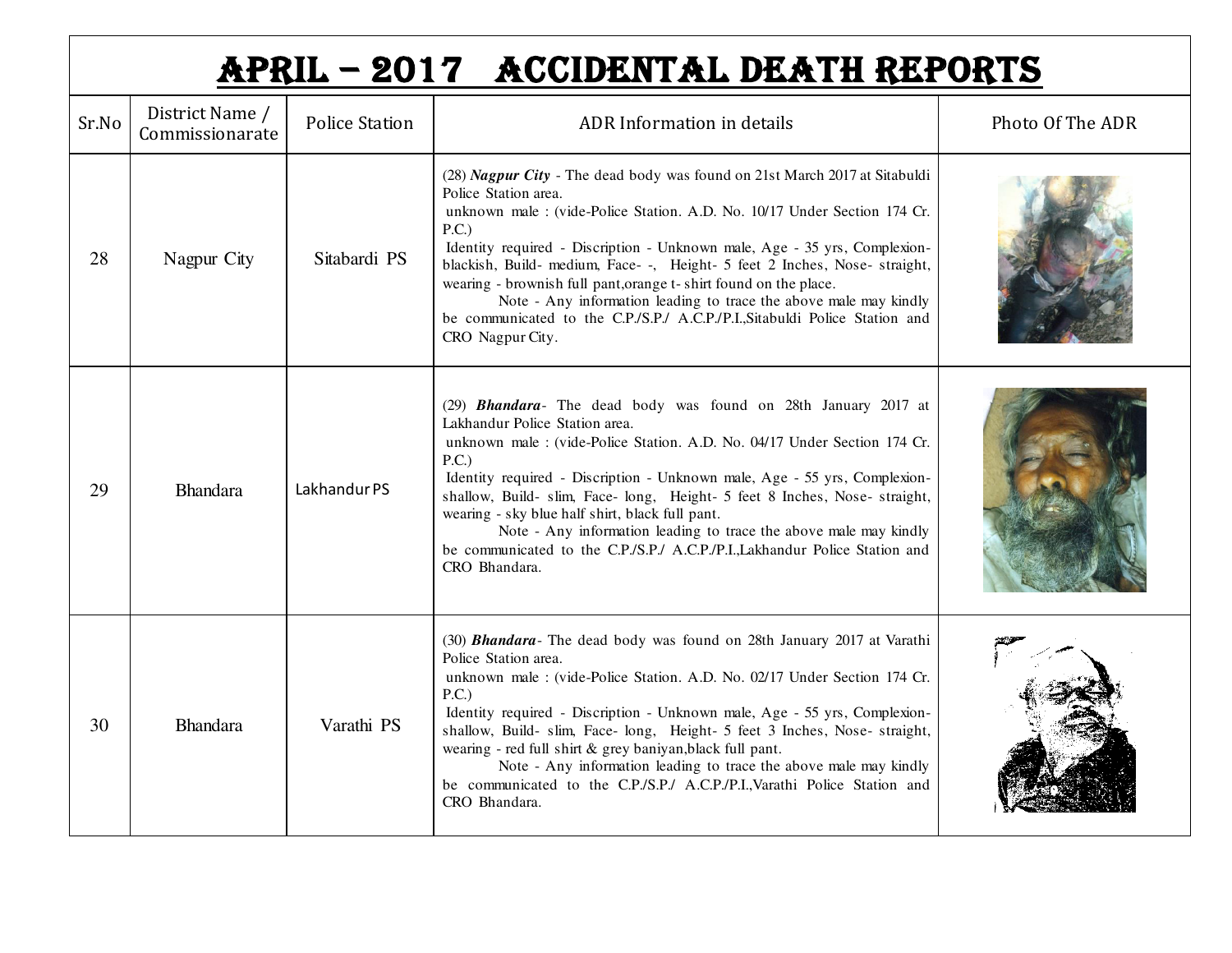|       | APRIL - 2017 ACCIDENTAL DEATH REPORTS |                       |                                                                                                                                                                                                                                                                                                                                                                                                                                                                                                                                                                                         |                  |  |  |
|-------|---------------------------------------|-----------------------|-----------------------------------------------------------------------------------------------------------------------------------------------------------------------------------------------------------------------------------------------------------------------------------------------------------------------------------------------------------------------------------------------------------------------------------------------------------------------------------------------------------------------------------------------------------------------------------------|------------------|--|--|
| Sr.No | District Name /<br>Commissionarate    | <b>Police Station</b> | ADR Information in details                                                                                                                                                                                                                                                                                                                                                                                                                                                                                                                                                              | Photo Of The ADR |  |  |
| 31    | Amravati Rural                        | Daryapur PS           | (31) Amaravati Rural - The dead body was found on 19th June 2016 at<br>Daryapur Police Station area.<br>unknown male : (vide-Police Station. A.D. No. 21/16 Under Section 174 Cr.<br>P.C.)<br>Identity required - Discription - Unknown male, Age - 45 yrs, body<br>decomposed, Complexion-, Build-, Face-, Height- 168 cm, Nose--,<br>wearing - full t-shirt & green full pant.<br>Note - Any information leading to trace the above male may kindly<br>be communicated to the C.P./S.P./ A.C.P./P.I.,Daryapur Police Station and<br>CRO Amaravati Rural.                              |                  |  |  |
| 32    | Navi Mumbai                           | <b>CBD PS</b>         | (32) Navi Mumbai - The dead body was found on 19th February 2017 at<br>C.B.D. Police Station area.<br>unknown male : (vide-Police Station. A.D. No. 08/17 Under Section 174 Cr.<br>P.C.)<br>Identity required - Discription - Unknown male, Age - 47 yrs, Complexion--<br>, Build- -, Face- -, Height- -, Nose- -, wearing - n.a (suicide case)<br>Note - Any information leading to trace the above male may kindly<br>be communicated to the C.P./S.P./ A.C.P./P.I.,C.B.D. Police Station and CRO<br>Navi Mumbai.                                                                     |                  |  |  |
| 33    | Mumbai City                           | Azad Maidan PS        | (33) Mumbai City - The dead body was found on 19th November 2016 at<br>Azad Maidan Police Station area.<br>unknown female : (vide-Police Station. A.D. No.115/16 Under Section 174<br>Cr. P.C.)<br>Identity required - Discription - Unknown female, Age - 50 yrs, Complexion-<br>shallow, Build- strong, Face-, Height- 5 feet, Nose--, wearing - n.a.ID<br>Mark- black spots near neck, moose on stomoch.<br>Note - Any information leading to trace the above female may<br>kindly be communicated to the C.P./S.P./ A.C.P./P.I., Azad Maidan Police<br>Station and CRO Mumbai City. |                  |  |  |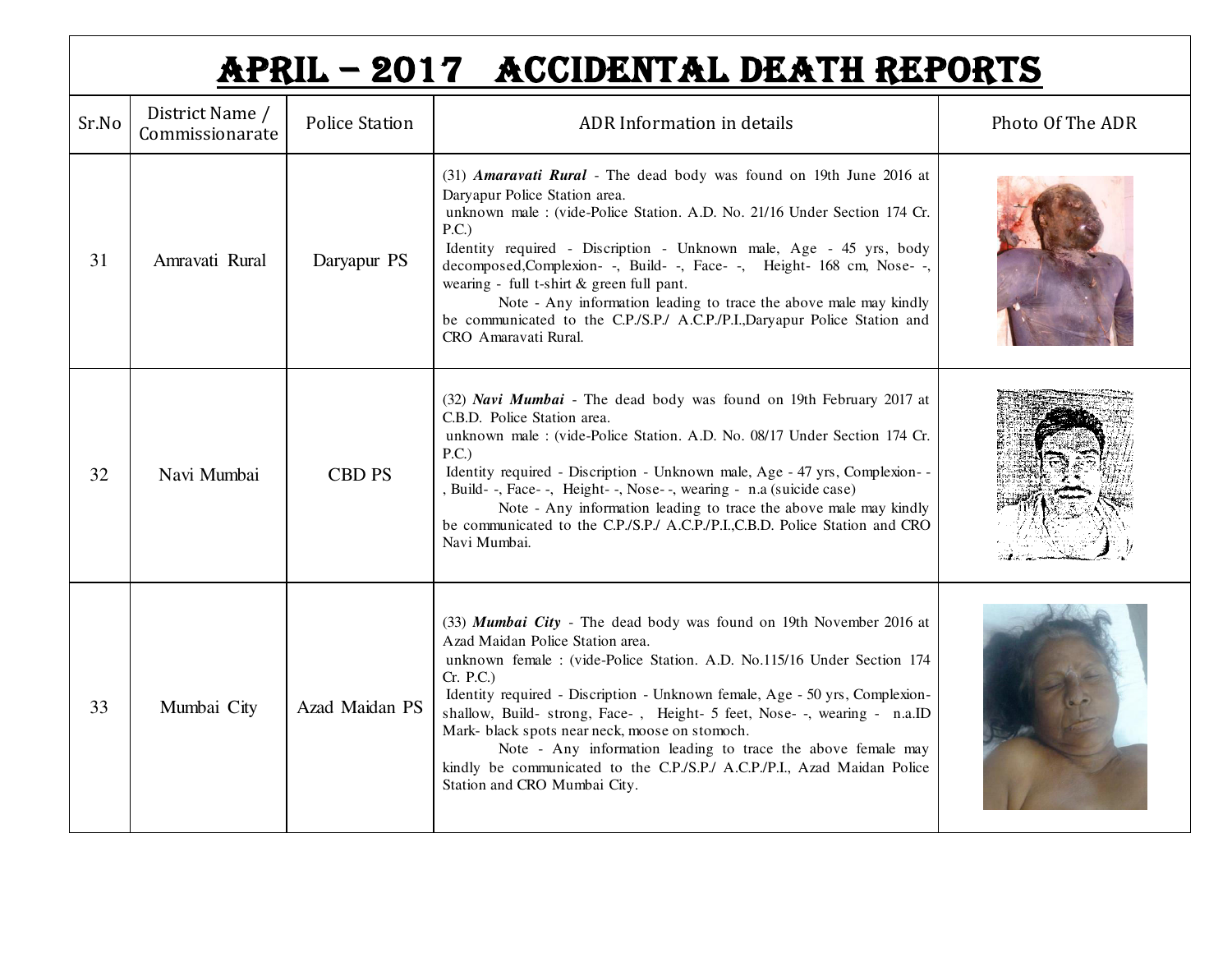|       | APRIL - 2017 ACCIDENTAL DEATH REPORTS |                       |                                                                                                                                                                                                                                                                                                                                                                                                                                                                                                                                                                                                                                        |                  |  |  |
|-------|---------------------------------------|-----------------------|----------------------------------------------------------------------------------------------------------------------------------------------------------------------------------------------------------------------------------------------------------------------------------------------------------------------------------------------------------------------------------------------------------------------------------------------------------------------------------------------------------------------------------------------------------------------------------------------------------------------------------------|------------------|--|--|
| Sr.No | District Name /<br>Commissionarate    | <b>Police Station</b> | ADR Information in details                                                                                                                                                                                                                                                                                                                                                                                                                                                                                                                                                                                                             | Photo Of The ADR |  |  |
| 34    | Mumbai City                           | Azad Maidan PS        | (34) Mumbai City - The dead body was found on 06th November 2016 at<br>Azad Maidan Police Station area.<br>unknown male: (vide-Police Station, A.D. No.110/16 Under Section 174 Cr.<br>P.C.)<br>Identity required - Discription - Unknown male, Age - 28 yrs, Complexion-<br>shallow, Build- strong, Face- round, Height- 5 feet 7 inches, Nose--<br>wearing - white shirt & black pant.ID Mark- black spots under left eye, mole<br>on insde of left thigh.<br>Note - Any information leading to trace the above male may kindly<br>be communicated to the C.P./S.P./ A.C.P./P.I., Azad Maidan Police Station<br>and CRO Mumbai City. |                  |  |  |
| 35    | Mumbai City                           | Kandivali PS          | (35) Mumbai City - The dead body was found on 27th January 2017 at<br>Kandivali Police Station area.<br>unknown male : (vide-Police Station. A.D. No.12/17 Under Section 174 Cr.<br>P.C.)<br>Identity required - Discription - Unknown male, Age - 70 yrs, Complexion-<br>wheatish, Build-slim, Face-round, Height- 5 feet 6 inches, Nose--, wearing<br>$-$ n.a.<br>Note - Any information leading to trace the above male may kindly<br>be communicated to the C.P./S.P./ A.C.P./P.I., Kandivali Police Station and<br>CRO Mumbai City.                                                                                               |                  |  |  |
| 36    | Mumbai City                           | D. B. Marg PS         | (36) Mumbai City - The dead body was found on 14th February 2017 at<br>D.B.Marg Police Station area.<br>unknown male : (vide-Police Station. A.D. No.12/17 Under Section 174 Cr.<br>P.C.)<br>Identity required - Discription - Unknown male, Age - 75 yrs, Complexion-<br>fair, Build- medium, Face--, Height-5 feet 6 inches, Nose--, wearing -n.a.<br>Note - Any information leading to trace the above male may kindly<br>be communicated to the C.P./S.P./ A.C.P./P.I.,D.B.Marg Police Station and<br>CRO Mumbai City.                                                                                                             |                  |  |  |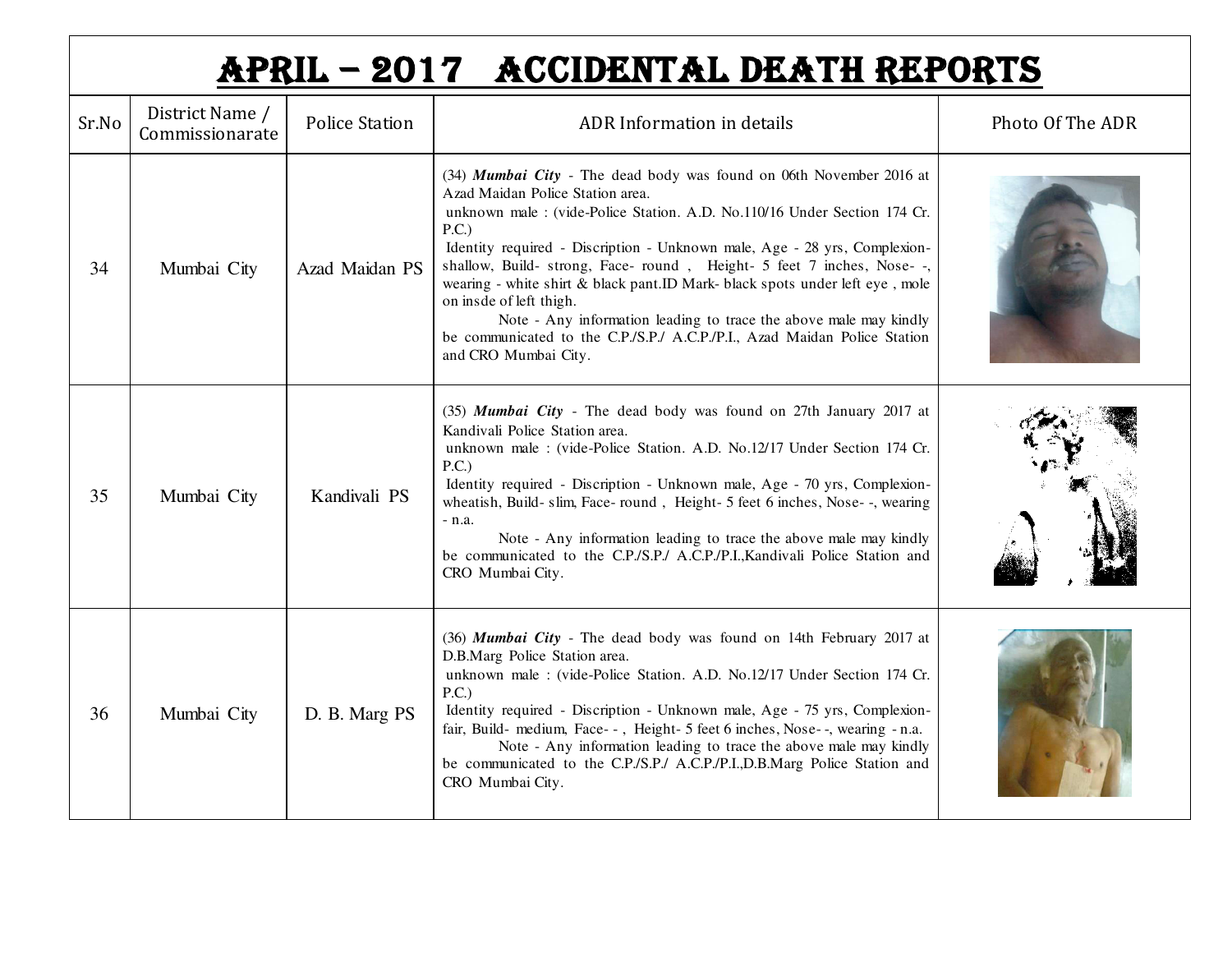| APRIL - 2017 ACCIDENTAL DEATH REPORTS |                                    |                       |                                                                                                                                                                                                                                                                                                                                                                                                                                                                                                                                                                          |                  |  |  |  |
|---------------------------------------|------------------------------------|-----------------------|--------------------------------------------------------------------------------------------------------------------------------------------------------------------------------------------------------------------------------------------------------------------------------------------------------------------------------------------------------------------------------------------------------------------------------------------------------------------------------------------------------------------------------------------------------------------------|------------------|--|--|--|
| Sr.No                                 | District Name /<br>Commissionarate | <b>Police Station</b> | ADR Information in details                                                                                                                                                                                                                                                                                                                                                                                                                                                                                                                                               | Photo Of The ADR |  |  |  |
| 37                                    | Mumbai City                        | Ghatkopar PS          | (37) Mumbai City - The dead body was found on 24th December 2016 at<br>Ghatkopar Police Station area.<br>unknown male : (vide-Police Station. A.D. No.248/16 Under Section 174 Cr.<br>P.C.)<br>Identity required - Discription - Unknown male, Age - 36 yrs, Complexion-<br>shallow, Build- medium, Face--, Height-5 feet 0 inches, Nose--, wearing -<br>red cheaks shirt, blue jeans with belt.<br>Note - Any information leading to trace the above male may kindly<br>be communicated to the C.P./S.P./ A.C.P./P.I., Ghatkopar Police Station and<br>CRO Mumbai City. |                  |  |  |  |
| 38                                    | Mumbai City                        | <b>Byculla PS</b>     | (38) Mumbai City - The dead body was found on 17th February 2017 at<br>Byculla Police Station area.<br>unknown male : (vide-Police Station. A.D. No.10/17 Under Section 174 Cr.<br>P.C.)<br>Identity required - Discription - Unknown male, Age - 36 yrs, Complexion-<br>black-shallow, Build- slim, Face--, Height- 5 feet 5 inches, Nose--, wearing<br>- dirty white full pant & shirt.<br>Note - Any information leading to trace the above male may kindly<br>be communicated to the C.P./S.P./ A.C.P./P.I.,Byculla Police Station and<br>CRO Mumbai City.           |                  |  |  |  |
| 39                                    | Mumbai City                        | Nirmalnagar PS        | (39) Mumbai City - The dead body was found on 16th March 2017 at<br>Nirmalnagar Police Station area.<br>unknown male: (vide-Police Station. A.D. No.16/17 Under Section 174 Cr.<br>P.C.)<br>Identity required - Discription - Unknown male, Age - 45 yrs, Complexion--<br>, Build- -, Face- -, Height- -, Nose- -, wearing - n.a.<br>Note - Any information leading to trace the above male may kindly<br>be communicated to the C.P./S.P./ A.C.P./P.I., Nirmalnagar Police Station and<br>CRO Mumbai City.                                                              |                  |  |  |  |